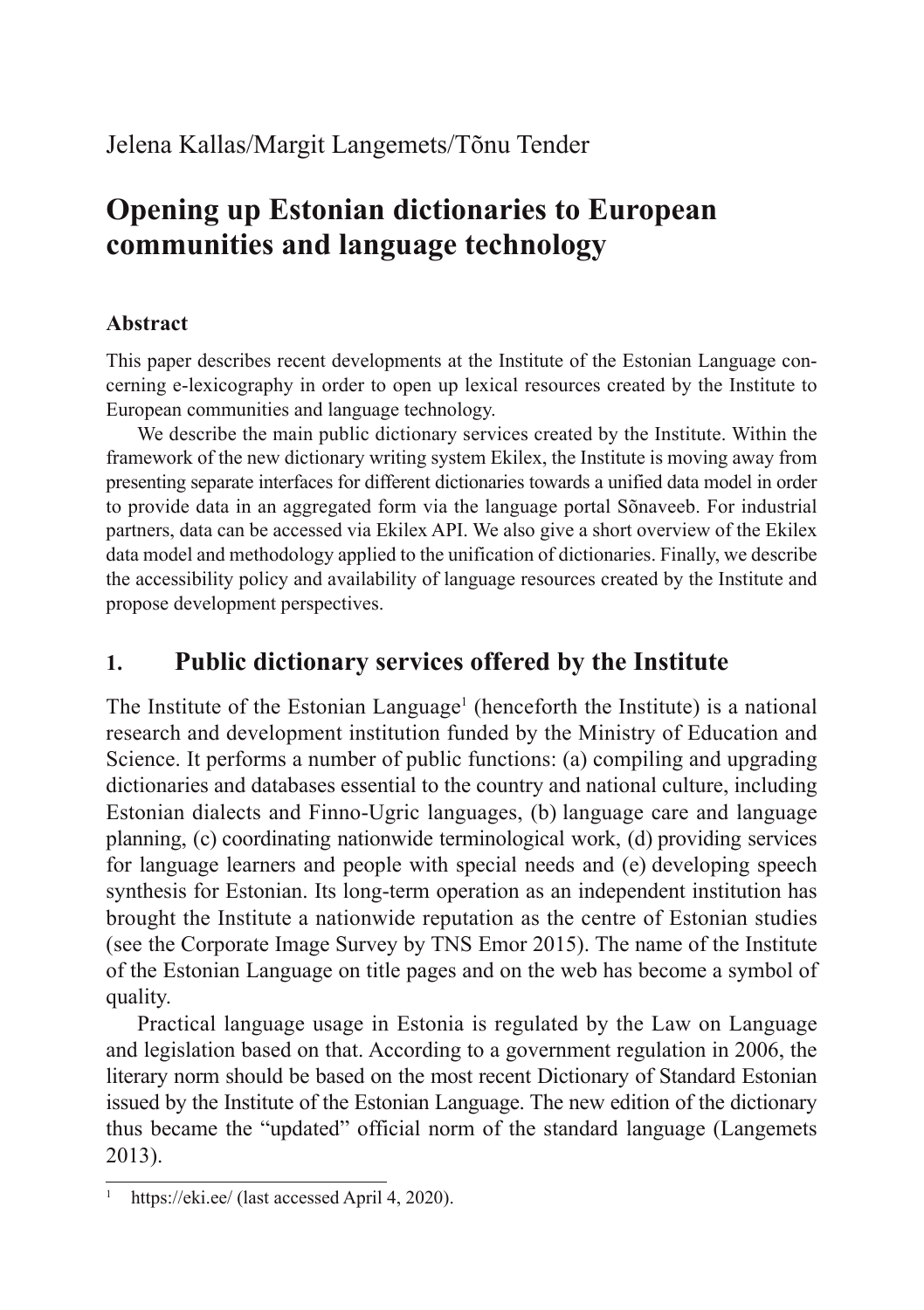Since the autumn of 2015, the Institute of the Estonian Language has been the only compiler of major academic dictionaries in Estonia. The Institute owns and hosts more than 100 dictionaries and terminological databases, which altogether contain about 1.5 million words or terms. Users make about 7.8 million queries per year on the Institute's website. The language hotline "e-keelenõu"2 receives about 100,000 queries per month.

Out of the numerous public functions performed by the Institute, we will next focus on lexicographic tools and services in progress:

- building the new Dictionary Writing System Ekilex<sup>3</sup> (since 2017),
- providing content for users via the new language portal Sõnaveeb<sup>4</sup> [Wordweb] (since 2019),
- opening up terminological databases (since 2020),
- accessibility policy.

#### **2. Building the new Dictionary Writing System Ekilex**

The last decade has been a transitional period in Estonia, when dictionaries were published on paper as well as electronically. So far the majority of online versions have been almost exact copies of paper dictionaries. Within the framework of the new dictionary writing system Ekilex (Tavast et al. 2018), we are moving on from presenting separate interfaces for different dictionaries to unified data in order to provide lexical data in an aggregated form for the user via the new language portal Sõnaveeb. Ekilex is maintained and developed by the Institute in collaboration with the software company TripleDev.

The conceptual design of a comprehensive lexical resource must be based on a theoretical understanding of the organisation of linguistic knowledge. While the traditional formats of language description are mostly based on a modular view of language, recent decades have seen the rapid theoretical development of a non-modular, usage-based conception of language.

The data model of Ekilex and fundamental issues connected with the creation of the unified database were described in Tavast et al. (2018) and Koppel et al. (2019). Here we outline the most important aspects.

The data model has many-to-many relations between words and meanings and is suitable for both word-based and concept-based representations of data. When importing new data from different datasets, we try to keep words and meanings as dataset-agnostic units, allowing a gradual transition from the initial condition of several independent datasets to the end goal of a single Ekilex resource containing all lexical information known about Estonian. We only import pieces of information

<sup>2</sup> http://keeleabi.eki.ee/ (last accessed April 4, 2020).

<sup>&</sup>lt;sup>3</sup> https://ekilex.eki.ee/ (last accessed April 4, 2020).

<sup>4</sup> https://sonaveeb.ee/ (last accessed April 4, 2020).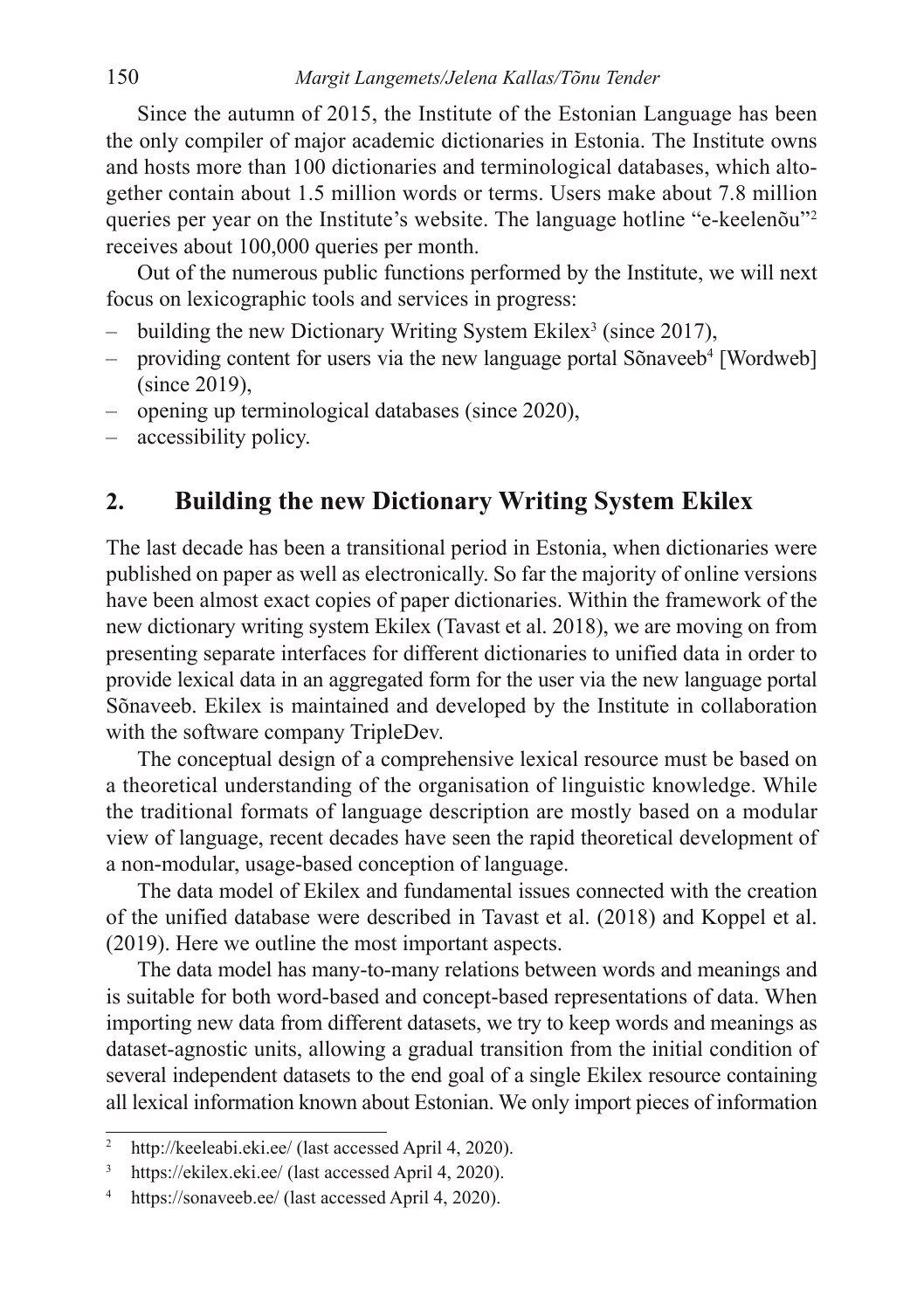that clearly add value and do not duplicate the data already presented in the database. This means that when moving towards a single database, added datasets are turned into information layers and applied to the central "backbone" of headwords already present in the database, removing the need to specify variations of the same information again in separate dictionaries.

The initial import of separate lexical datasets resulted in a massive duplication of both words and meanings, and it is taking a great effort to harmonise the data by 1) unifying homonyms (the work is partly done automatically) and 2) unifying meanings (the work is mostly done manually). The migration of data from separate datasets to a single resource has also eliminated the need to harmonise the presentation of the same pieces of information (e.g. domain and register labelling) in the database.

The current descriptions of Estonian items in Ekilex include sense definitions, semantic types, word classes, inflectional forms, collocations, government patterns, semantic relations, related words, etymology and usage examples, including automatically retrieved corpus examples, pronunciations of basic word forms and usage examples, and corpus frequency.

In the near future, we foresee extending the scope of Ekilex to representing prescriptive data, grammar description (as schematic constructions), bilingual data (as there are more bilingual databases available at the Institute, e.g. Latvian, Finnish and Chinese) and information on language proficiency levels corresponding to the Common European Framework of Reference for Language (CEFR 2001) and its companion volume with new descriptors (CEFR/CV 2018). Prescriptive data will constitute a major change in the present Dictionary of Standard Estonian  $\tilde{O}S$  2018.<sup>5</sup>

#### **3. The new language portal Sõnaveeb [WordWeb]**

Sõnaveeb [WordWeb] is the Institute's language portal containing linguistic information from a growing number of dictionaries and databases (Koppel et al. 2019). The portal was released in February 2019. The information displayed in Sõnaveeb comes from Ekilex. As of February 2020, Ekilex contains about 70 lexical databases, with both general and specialised dictionaries. Databases are constantly updated and edited, including changes that are made upon receiving feedback from users. As of February 2020, the portal contained about 170,000 words and phrases in Estonian, about 70,000 words and phrases in Russian and 40,000 words and phrases in English. The versions of Sõnaveeb are updated and archived once a year.

Beginning in 2020 all information from separate databases will be displayed in a unified mode as a single source called EKI ühendsõnastik [EKI Combined Dictionary]. The combined dictionary for Estonian displays information from

<sup>5</sup> http://www.eki.ee/dict/qs/ (last accessed April 4, 2020).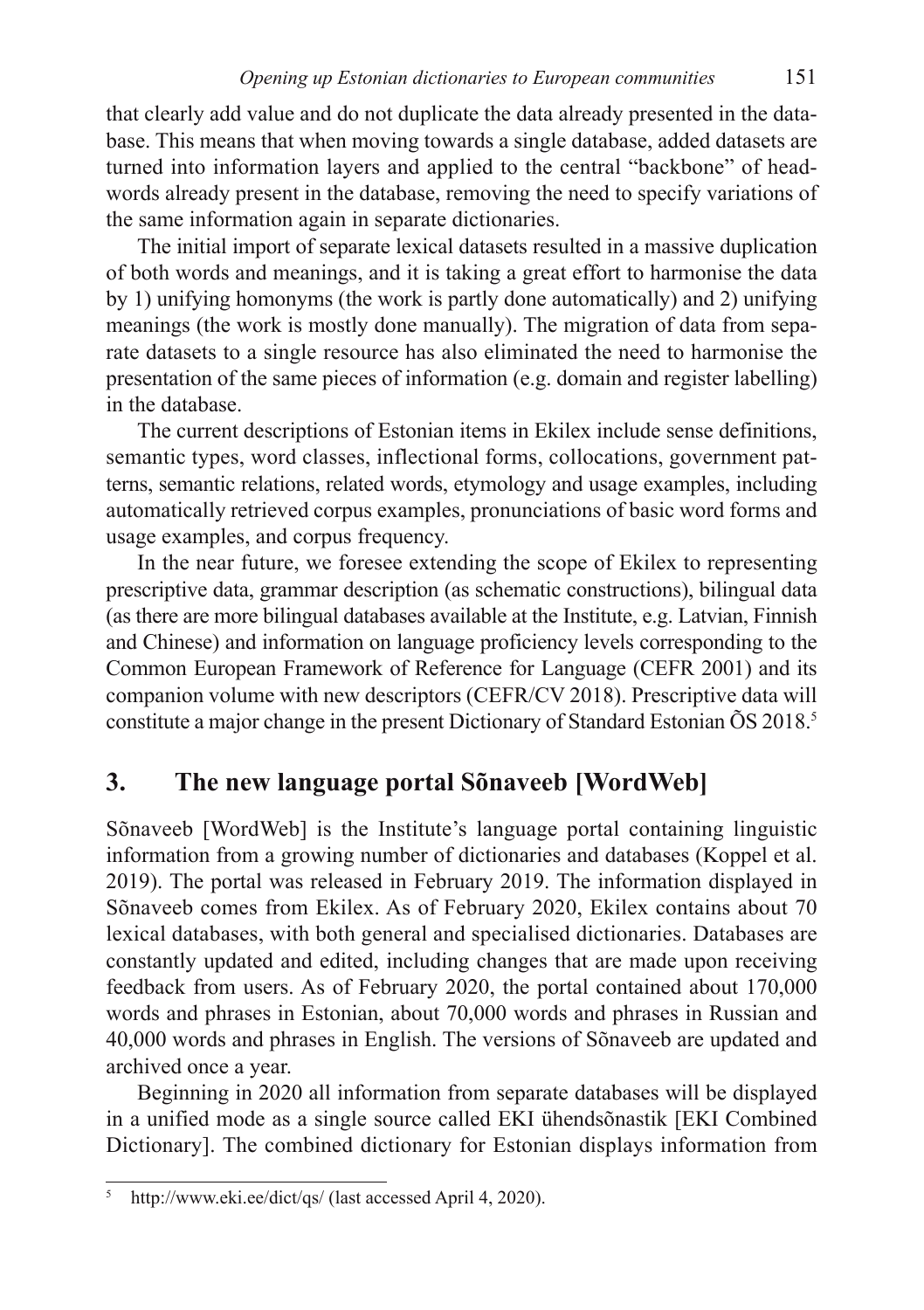different lexical databases: *The Dictionary of Estonian* (2019), the *Estonian Collocations Dictionary* (2019), the *Basic Estonian Dictionary* (2014) and *The Estonian Morphological Database of the Institute of the Estonian Language*  (2019). It also displays information from bilingual lexical databases: the *Estonian-Russian Orthographic Dictionary for Students* (2018; 1st edition 2011) and the *Estonian-Russian Dictionary* (2018; 1st edition 1997-2009).

In addition to carefully selected usage examples in the EKI Combined Dictionary, we display web examples from *The Corpus of Web Examples for Estonian* (2020) via the corpus query system KORP API.

The versions of the Sõnaveeb portal and the EKI Combined Dictionary are updated every month and archived once a year.

All lexicographic work on contemporary Estonian is based on corpus analysis and we provide the links to corpora when presenting dictionary content via the Institute's new language portal Sõnaveeb. The biggest corpus of Estonian at the moment is the (2019) Estonian National Corpus (1.8 billion tokens). It is available through the Sketch Engine<sup>6</sup> interface (Kilgarriff et al. 2004).

#### **4. Opening up terminological databases**

Since March 2020, Sõnaveeb displays information from over 60 terminological databases. The user searching for a term is provided with data on both general language and specialised language. The presentation mode for terminological data will be tuned to enable both a word-based view (as in Sõnaveeb) and a conceptbased view (in the near future). There are still many other (smaller) termbases that will be added to Ekilex in the future.

The biggest termbase in Ekilex is the multilingual termbase Esterm containing over 50,000 concepts and 150,000 terms in five languages. The second biggest database is the defence and military database Militerm, containing approx. 4,000 concepts.

The Ministry of Education and Science launched the national programme for developing terminological work in 2008. One of its aims was to build a unified system for providing terminological knowledge to the public. This has taken a good deal of time. Finally we have succeeded in opening up terminological resources to the public.

## **5. Accessibility policy and availability of language resources for Estonian**

All electronic resources and applications developed by the Institute are available to the public for free.

<sup>6</sup> www.sketchengine.eu/ (last accessed April 4, 2020).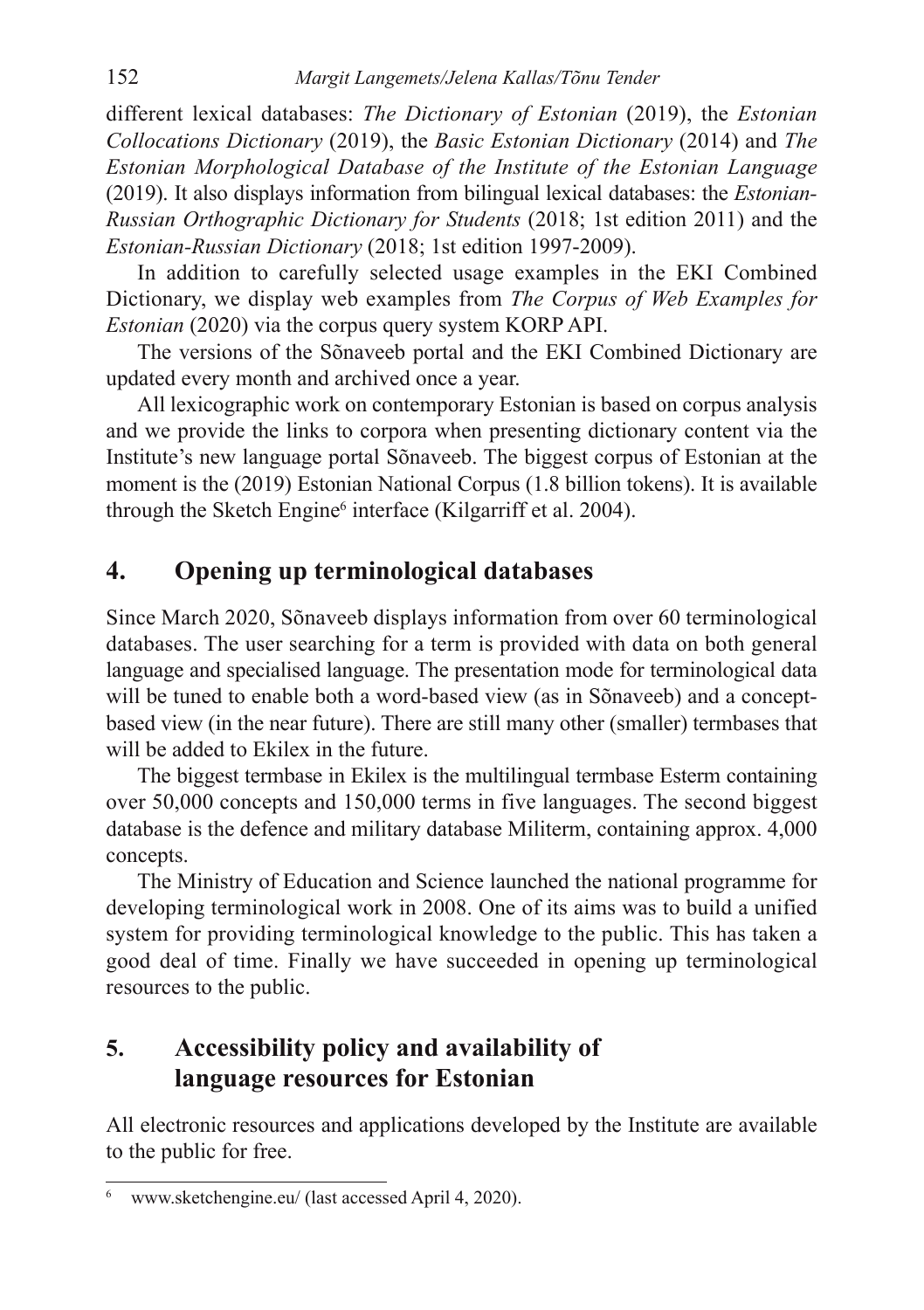On the Institute's website, online dictionaries and databases can be found, as well as corpora, language and speech technology applications, termbases, etc. Some data from the dictionaries are freely available for download, mostly under the terms and conditions of the Creative Commons BY 4.0 licence.

The Exilex data can be used by external (industrial) partners via API. As mentioned before, in the Ekilex data model, words (i.e. headwords) and meanings (i.e. definitions and domain indicators) are dataset-agnostic. After having processed, systematised, unified, supplemented, edited, etc. the information across datasets, the Ekilex resource has attained the status of a single database called the EKI Combined Dictionary, licensed under the Creative Commons BY 4.0 International license. Data containing personal data and third-party data with reusability restrictions are licensed under CLARIN Academic EULA v1.0, including appropriate additional terms (identification, access, general use and distribution conditions). The metadata on created resources are findable in the META-SHARE repository.7 Where applicable, the Institute follows the recommendation on legal and intellectual property rights issues for lexicography (Boelhouwer et al. 2020) outlined in the Horizon 2020 project European Lexicographic Infrastructure.

#### **6. Conclusion**

The future work of the Institute is strongly connected with the Institute's new Dictionary Writing System Ekilex (Tavast et al. 2018) and the Ekilex-based language portal Sõnaveeb. The long-term vision is to have a single data source (Ekilex) that provides (also via the API) consistent and comprehensive information about Estonian words, combining the research done in all departments and working groups of the Institute.

Undoubtedly, there will be more exciting challenges in the near future as we continue shifting from compiling stand-alone dictionaries with incompatible data structures to integrating lexicographic data into a unified and standardised database, and making the data findable, accessible, interoperable and reusable. These issues are very much in line with the objectives and outcomes of the Horizon 2020 project European Lexicographic Infrastructure (ELEXIS),<sup>8</sup> developing strategies for structuring and linking lexicographic resources. The Institute will follow standards developed within the ELEXIS project in order to keep Estonian dictionaries open to European communities and language technology fields, such as Natural Language Processing, Linked Open Data and the Semantic Web.

https://metashare.ut.ee/ (last accessed April 4, 2020).

<sup>8</sup> https://elex.is/ (last accessed April 4, 2020).